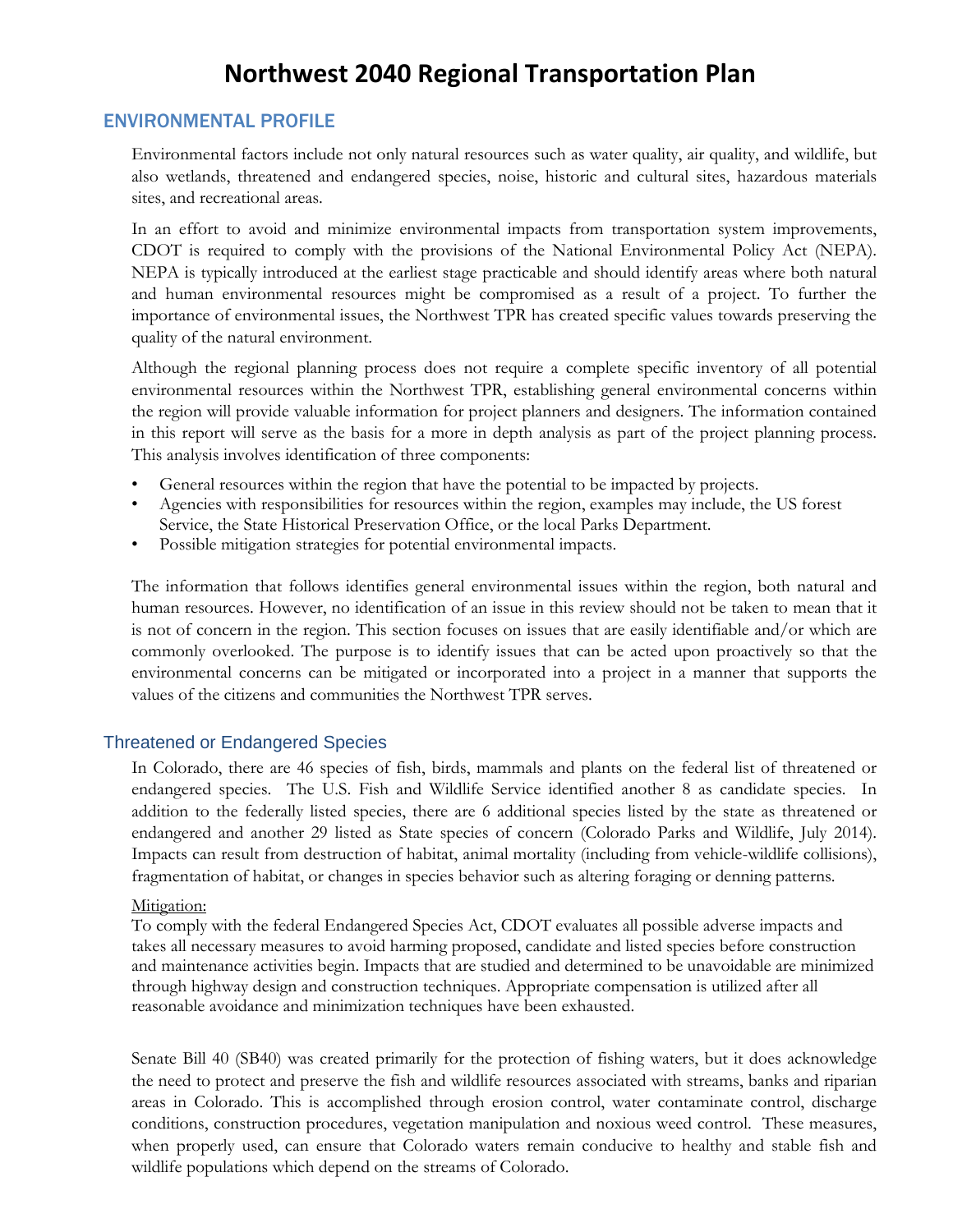The Migratory Bird Treaty Act (MBTA) protects all birds native to North America, with the exception of non-migratory upland game birds (e.g. quail, grouse, pheasant, turkey, etc.) and non-native birds (e.g., House Sparrow, European Starling, Rock Dove (common pigeon), and Eurasian Collared Doves). The MBTA states that it is "unlawful to pursue, hunt, take, capture, kill, possess, sell, purchase, barter, import, export, or transport any migratory bird, or any part, nest, or egg or any such bird." The MBTA currently protects over 800 species of birds that occur in the U.S. CDOT has developed a set of specifications (Spec. 240) that are designed to protect migratory birds and comply with the act.

Primary mitigation techniques to offset impacts to threatened or endangered species is determined through the Section 7 consultation process with the U.S. Fish and Wildlife Service.

#### Air Quality

The Colorado Air Quality Control Commission, a division of the Colorado Department of Health and Environment, is responsible for developing and adopting a regulatory program to protect and improve air quality in Colorado. Typically, the commission is involved in the maintenance of the regulations through modification and revision. Much of the air quality management program currently is in place and has been adopted over time. Establishing new programs occasionally is considered by the commission. The commission oversees the implementation of the air quality programs. The commission is responsible for hearing appeals of the Air Pollution Control Division's implementation of the programs through permit terms and conditions and enforcement actions. Colorado's air quality management program regulates air pollutant emissions from stationary industrial sources, cars and light duty trucks, burning practices, street sanding and sweeping activities, and the use of prescribed fire. The air quality program also is focused on visibility, odor and transportation planning impacts to future air quality.

The Colorado Air Quality Control Commission distributed a "Report to the Public 2005-2006" addressing air quality issues and attainment designations in the state of Colorado. When discussing air quality in Colorado, the Air Quality Control Commission separates the state into six regions to more clearly address each region's air quality conditions and activities. The Northwest TPR falls within the Western Slope air quality region.

Air quality concerns in this region primarily are from the impacts of a recent surge in energy development. In the 1990s, air quality concerns primarily were related to woodstoves, unpaved roads and street sanding. These "area" sources were addressed in many Western Slope communities and are no longer as significant as the impacts from energy development, including direct emissions, support service impacts and associated growth. Controlled and uncontrolled burns are a significant source of air pollution in this region.

Many Western Slope communities outside the Northwest TPR have taken aggressive action to control residential burning emissions. The municipalities of Aspen, Crested Butte, Steamboat Springs, Telluride and Vail, and Pitkin, San Miguel, Summit, Mesa and Eagle counties have adopted either mandatory or voluntary control measures to reduce residential burning pollution during winter seasons. Increased awareness of visibility impacts and fine particle levels spurred the installation of new air monitoring equipment to gauge those impacts. The region also has a number of local agencies that conduct air quality control programs.

During the 1970s and 1980s, the U.S. Environmental Protection Agency (EPA) designated many Colorado cities and towns as nonattainment areas because the areas violated nationwide air quality standards. By the mid-1990s, all these areas came into compliance with the various standards. All areas have been redesignated, including Pagosa Springs in 2001.

The re-designations are made possible by cleaner air, and through development and implementation of air quality management plans known as State Implementation Plans or "SIPs." These plans describe the nature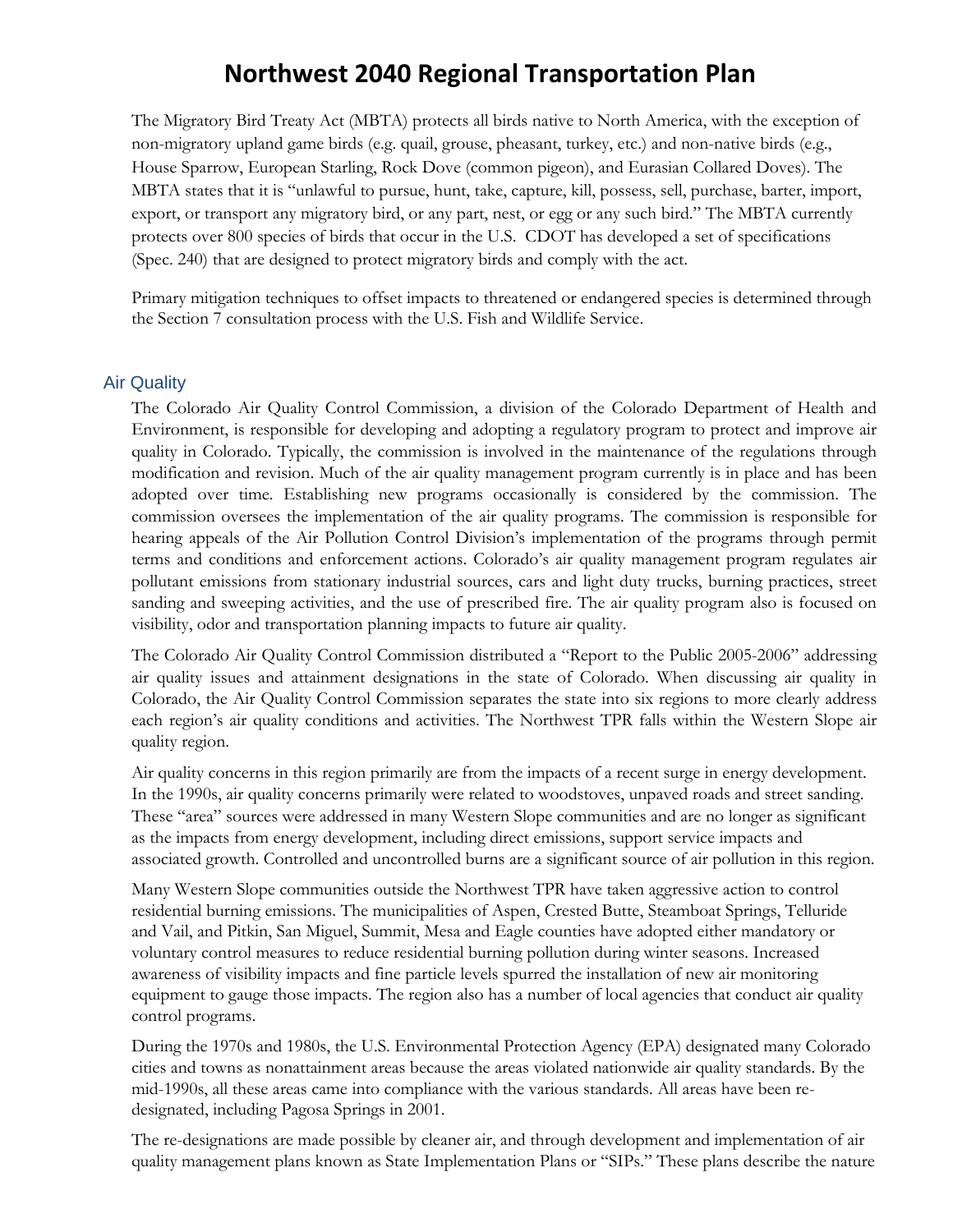of the air quality problems and the probable causes. The plans show projections of future pollutant levels and identify strategies to reduce these pollutants to acceptable levels.

In order to comply with the Clean Air Act (CAA), the State of Colorado adopted the following standards/regulations that relate to transportation projects, which in turn apply to the Northwest TPR:

- Ambient Air Quality Standards Regulation This regulation established ambient air quality standards for the state and dictates monitoring procedures and data handling protocols. It also identified nonattainment areas in the state, which have historically violated federal and state air quality standards.
- State Implementation Plan Specific Regulations This regulation defines specific requirements concerning air quality control strategies and contingency measures for non-attainment areas of the state.
- Transportation Conformity, Reg. No. 10 This regulation defines the criteria the Colorado Air Quality Control Commission uses to evaluate the consistency between state air quality standards/objectives, and transportation planning and major construction activities across the state, as defined in the state implementation plans.
- Street Sanding & Sweeping, Reg. No. 16 This regulation sets specific standards for street sanding and sweeping practices.

In the Northwest TPR, the Routt County Department of Environmental Health maintains and manages five  $PM_{10}$  monitors and one PM  $_{25}$  monitor. The Steamboat Springs air shed has been in compliance for PM<sub>10</sub> levels since 1996 and an air quality attainment plan has been developed, submitted and approved by the Colorado Air Quality Control Commission. Other approvals required from the legislature, the governor's office, and the U.S. EPA were obtained and Steamboat Springs was designated as an attainment area in 2004. For more specific details on Colorado Air Quality Regulations see www.cdphe.state.co.us/regulate.asp.

## Water Quality/Wetlands

Colorado has four river basins: Colorado, Missouri, Rio Grande, and the Arkansas. Within these basins are numerous creeks, tributaries, and ditches; as well as lakes, floodplains, and wetlands. The Northwest TPR is part of two of these four river basins. The majority of the Northwest TPR is situated in the Colorado River Basin, and a smaller portion in the South Platte River Basin to the northeast. The major rivers in the Northwest TPR that are part of the Colorado River Basin are the Colorado, White and Yampa. A major water body within the Colorado River Basin is Lake Granby. The Water Pollution Control Act of 1972, later amended to include the Clean Water Act (CWA), protects the waters of the TPR. This Act promulgated the National Pollution Discharge Elimination System (NPDES) and created water discharge standards which includes maintaining the chemical, physical and biological integrity of the nation's waters. Protection of these waters is done through regulatory review and permits. A list of potential environmental permits is listed at the end of this document.

### Mitigation:

Some transportation projects that occur near highly sensitive water bodies, such as drinking water sources or impaired streams, can be required to implement best management practices to ensure that degradation of the water body does not occur.

Impacted wetlands are required to be mitigated on at least a 1:1 basis. For example, if five acres of wetlands are impacted, then five acres of wetlands must be replaced. The replacement wetlands are typically created as close to the impacted wetlands as possible and perform the same ecological and societal functions as the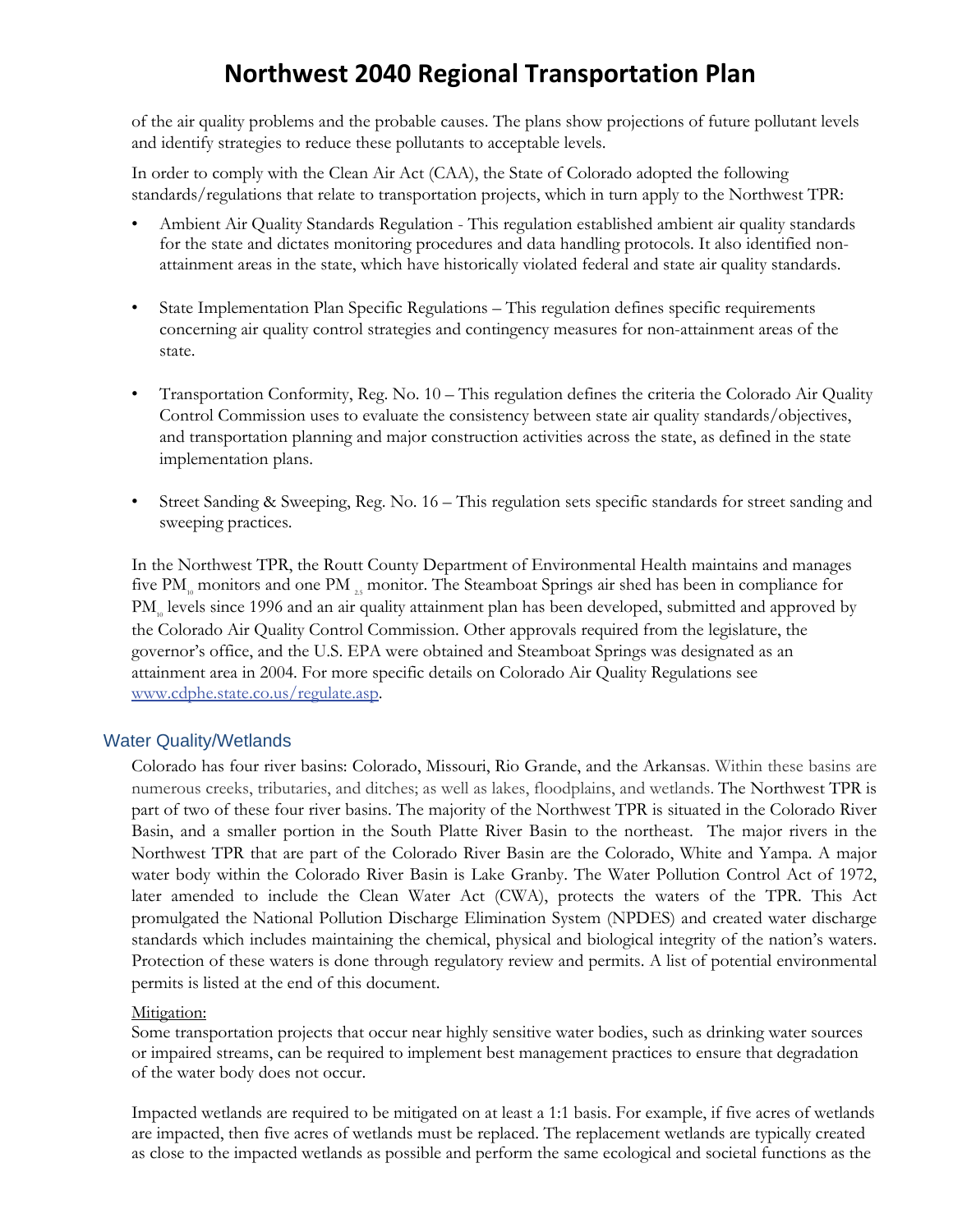impacted wetlands. Wetland banks are becoming more prevalent and are available to purchase credits to replace impacted wetlands, if they are both in the same watershed.

#### **Noise**

The FHWA Noise Abatement Criteria (NAC) defines noise levels which, if approached or exceeded, require noise abatement consideration. FHWA requires all states to define at what value a predicted noise level approaches the NAC, thus, resulting in a noise impact. CDOT has defined "approach" as 1dBA less than the FHWA NAC for use in identifying traffic noise impacts in traffic noise analyses.

Noise abatement guidelines also state that noise abatement should be considered when the noise levels "substantially exceed the existing noise levels." This criterion is defined as increases in the L(eq) of 10.0 dBA or more above existing noise levels.

As existing higher-speed transportation facilities are widened or new facilities are constructed noise becomes a greater issue. Noise can also be an issue for lower-speed facilities where steep grades or a high percentage of trucks exist. As a result of potential impacts, all projects involving federal funding will require completion of a noise analysis.

#### Mitigation:

If noise impacts exceed the FHWA criteria, mitigation is evaluated based on its feasibility and reasonableness. Common noise mitigation techniques include walls and earthen berms along highways.

#### Historical/Archaeological Sites

Both the Colorado State Register of Historic Places and the National Register of Historic Properties (NRHP) list sites and/or communities of historic/archaeological significance. Any transportation project identified for this region would require field surveys to determine which resources have cultural/archaeological significance and/or potential eligibility for listing on the NRHP. Typical historic resources include buildings, residential neighborhoods, commercial districts, agricultural complexes, bridges, canals, ditches, reservoirs, railroad lines and landscapes. Archaeological sites include surface scatters of chipped stone, ground stone or ceramic artifacts, architectural and non-architectural features (e.g., pit houses and fire hearth remains, respectively), or any area exhibiting evidence of intact subsurface cultural materials. More information on properties presently on or determined eligible for the National Register of Historic Properties is available on the website of History Colorado (formerly the Colorado Historical Society) at http://www.historycolorado.org/oahp.

#### Hazardous Materials

The potential to find hazardous materials during the construction of a transportation facility always exists. Hazardous materials are regulated under several programs, including: the Resource Conservation and Recovery Act (RCRA) and the Comprehensive Environmental Response, Compensation and Liability Act (CERCLA). Certain land uses frequently result in a higher potential for location of hazardous waste or materials. Examples of land uses often associated with hazardous materials include industrial and commercial activities such as existing and former mining sites; active and capped oil and gas drilling operations and pipelines; agricultural areas using chemical fertilizers, insecticides, and pesticides; and railroad crossings where there have been accidental cargo spills. Active, closed and abandoned landfill sites are also potential problem areas for transportation facility construction as are gasoline stations that potentially have leaking underground storage tanks. For information on the RCRA, see http://www.epa.gov/emefdata/em4ef.home; for information on sites identified as having serious hazardous waste issues, see http://www.epa.gov/superfund/sites/query/queryhtm/nplmapsg.htm.